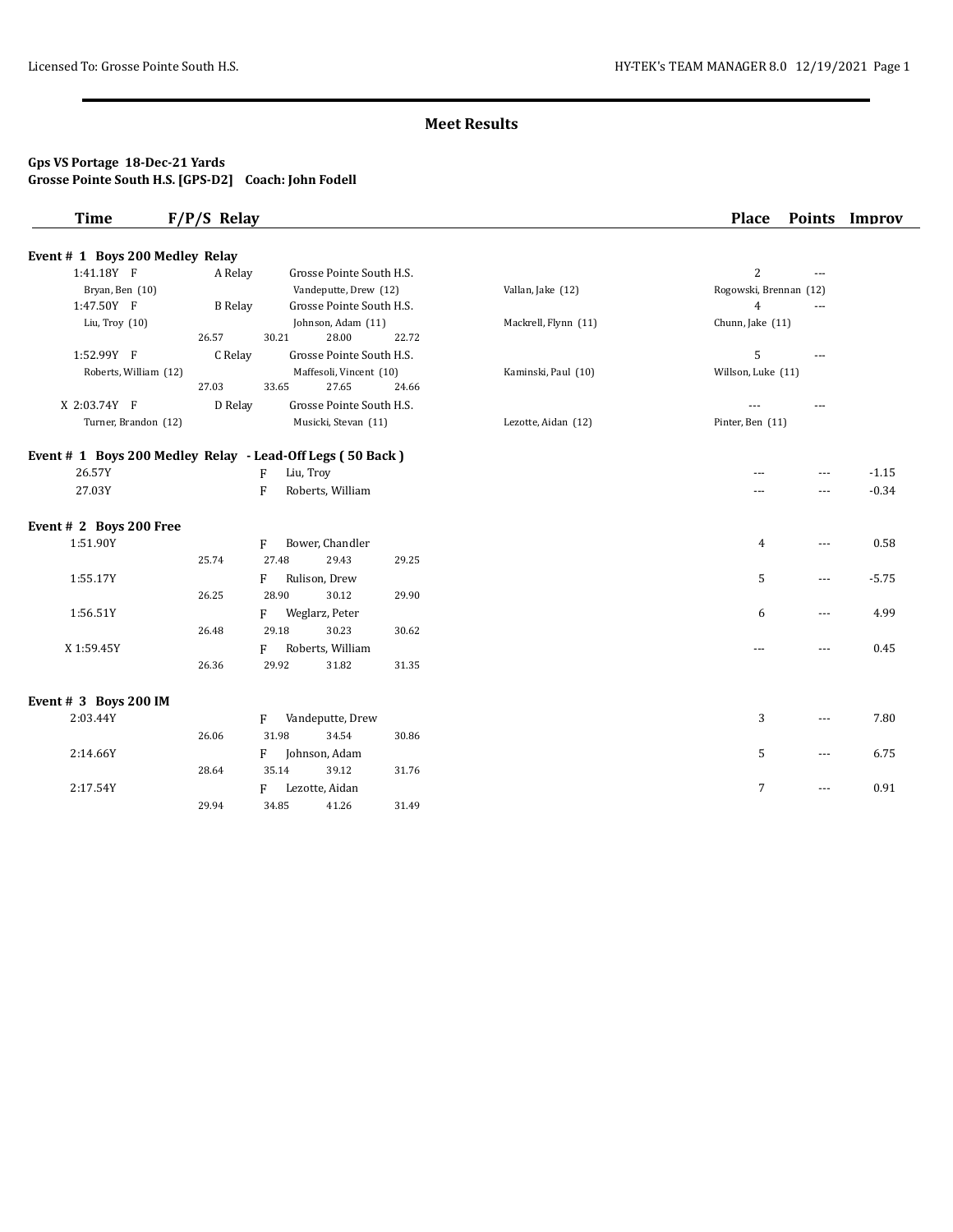#### **Gps VS Portage 18-Dec-21 Yards Grosse Pointe South H.S. [GPS-D2] Coach: John Fodell**

| <b>Time</b>                    | $F/P/S$ Relay |                           |                    | <b>Place</b>             |                          | Points Improv |
|--------------------------------|---------------|---------------------------|--------------------|--------------------------|--------------------------|---------------|
| Event # 4 Boys 50 Free         |               |                           |                    |                          |                          |               |
| 22.34Y                         |               | F                         | Briggs, Tucker     | $\mathbf{1}$             | $\scriptstyle\cdots$     | 1.20          |
| X 23.68Y                       |               | ${\bf F}$                 | Drawbaugh, Thomas  | $\overline{a}$           | $\scriptstyle\cdots$     | $-0.29$       |
| 23.78Y                         |               | F                         | Rogowski, Brennan  | 3                        | $\cdots$                 | 1.24          |
| 24.04Y                         |               | $\boldsymbol{\mathrm{F}}$ | Chunn, Jake        | $\pmb{4}$                | $\scriptstyle\cdots$     | 0.85          |
| X 24.60Y                       |               | F                         | Willson, Luke      | ---                      | $\cdots$                 | $\cdots$      |
| X 25.19Y                       |               | ${\bf F}$                 | Mackrell, Flynn    | ---                      | ---                      | 0.49          |
| X 26.15Y                       |               | F                         | Gelle, John        | ---                      | $\cdots$                 | 2.54          |
| X 26.40Y                       |               | $\boldsymbol{\mathrm{F}}$ | Kaminski, Paul     | ---                      | $\scriptstyle\cdots$     | $-0.34$       |
| X 26.53Y                       |               | F                         | Pinter, Ben        | ---                      | $\cdots$                 | 0.81          |
| X 26.59Y                       |               | $\boldsymbol{\mathrm{F}}$ | Turner, Brandon    | ---                      | $\cdots$                 | 0.37          |
| X 26.70Y                       |               | ${\bf F}$                 | Doyle, Colin       | ---                      | $\scriptstyle\cdots$     | $-1.57$       |
| X 26.70Y                       |               | $\boldsymbol{\mathrm{F}}$ | Maffesoli, Vincent | $\overline{a}$           | $\scriptstyle\cdots$     | 0.46          |
| X 27.03Y                       |               | ${\bf F}$                 | Wholihan, Michael  | ---                      | $\cdots$                 | $-1.21$       |
| X 27.34Y                       |               | $\rm F$                   | Zaliwski, Griffin  | $\overline{\phantom{a}}$ | $\scriptstyle\cdots$     | 0.28          |
| X 27.78Y                       |               | ${\bf F}$                 | Finazzo, Jack      | $---$                    | $\scriptstyle\cdots$     | $-1.72$       |
| X 28.48Y                       |               | $\boldsymbol{\mathrm{F}}$ | Klepp, Johnny      | $\overline{a}$           | $\scriptstyle\cdots$     | $-1.52$       |
| X 28.60Y                       |               | $\boldsymbol{\mathrm{F}}$ | Richards, Duncan   | $\overline{a}$           | $\cdots$                 | $-1.91$       |
| X 28.84Y                       |               | $\boldsymbol{\mathrm{F}}$ | Mulcahy, Owen      | $\cdots$                 | $\scriptstyle\cdots$     | $-0.63$       |
| X 29.12Y                       |               | $\boldsymbol{\mathrm{F}}$ | Musicki, Stevan    | $- - -$                  | $\ldots$                 | $-0.12$       |
| X 29.92Y                       |               | $\mathbf{F}$              | McGraw, Carrigan   | $\overline{a}$           | $\ldots$                 | $-1.16$       |
| X 29.96Y                       |               | $\boldsymbol{\mathrm{F}}$ | Doyle, Henry       | $- - -$                  | $\sim$ $\sim$ $\sim$     | $-2.17$       |
| X 30.99Y                       |               | $\mathbf F$               | Ward, Ian          | ---                      | $\ldots$                 | $-1.07$       |
| X 34.29Y                       |               | $\mathbf F$               | Link, Andres       | $---$                    | $\cdots$                 | $-1.67$       |
| Event # 5 Boys 1 Meter 5 Dives |               |                           |                    |                          |                          |               |
| 292.80                         |               | F                         | Hepner, Logan      | $\mathbf{1}$             | ---                      | ---           |
| 128.30                         |               | $\boldsymbol{\mathrm{F}}$ | Drawbaugh, Joey    | $\overline{a}$           | $\overline{\phantom{a}}$ | ---           |
| 123.15                         |               | $\mathbf{F}$              | Schindlbeck, Cj    | 4                        | $\cdots$                 | ---           |
| 117.15                         |               | $\boldsymbol{\mathrm{F}}$ | Hurford, Ethan     | 5                        | ---                      | ---           |
| 117.15                         |               | $\mathbf{F}$              | Richards, Troy     | 5                        | $\overline{a}$           | ---           |
| Event # 6 Boys 100 Fly         |               |                           |                    |                          |                          |               |
| 52.37Y                         |               | ${\bf F}$                 | Rahmaan, Keiran    | $\mathbf{1}$             | $\overline{\phantom{a}}$ | 2.20          |
|                                | 23.92         | 28.45                     |                    |                          |                          |               |
| 55.34Y                         |               | ${\rm F}$                 | Vallan, Jake       | 3                        | $\cdots$                 | 3.85          |
|                                | 26.21         | 29.13                     |                    |                          |                          |               |
| 55.36Y                         |               | F                         | Bryan, Ben         | $\overline{4}$           | $\cdots$                 | 1.47          |
|                                | 26.12         | 29.24                     |                    |                          |                          |               |
| X 1:03.74Y                     |               | F                         | Kaminski, Paul     | $---$                    | $---$                    | $-3.52$       |
|                                | 29.04         | 34.70                     |                    |                          |                          |               |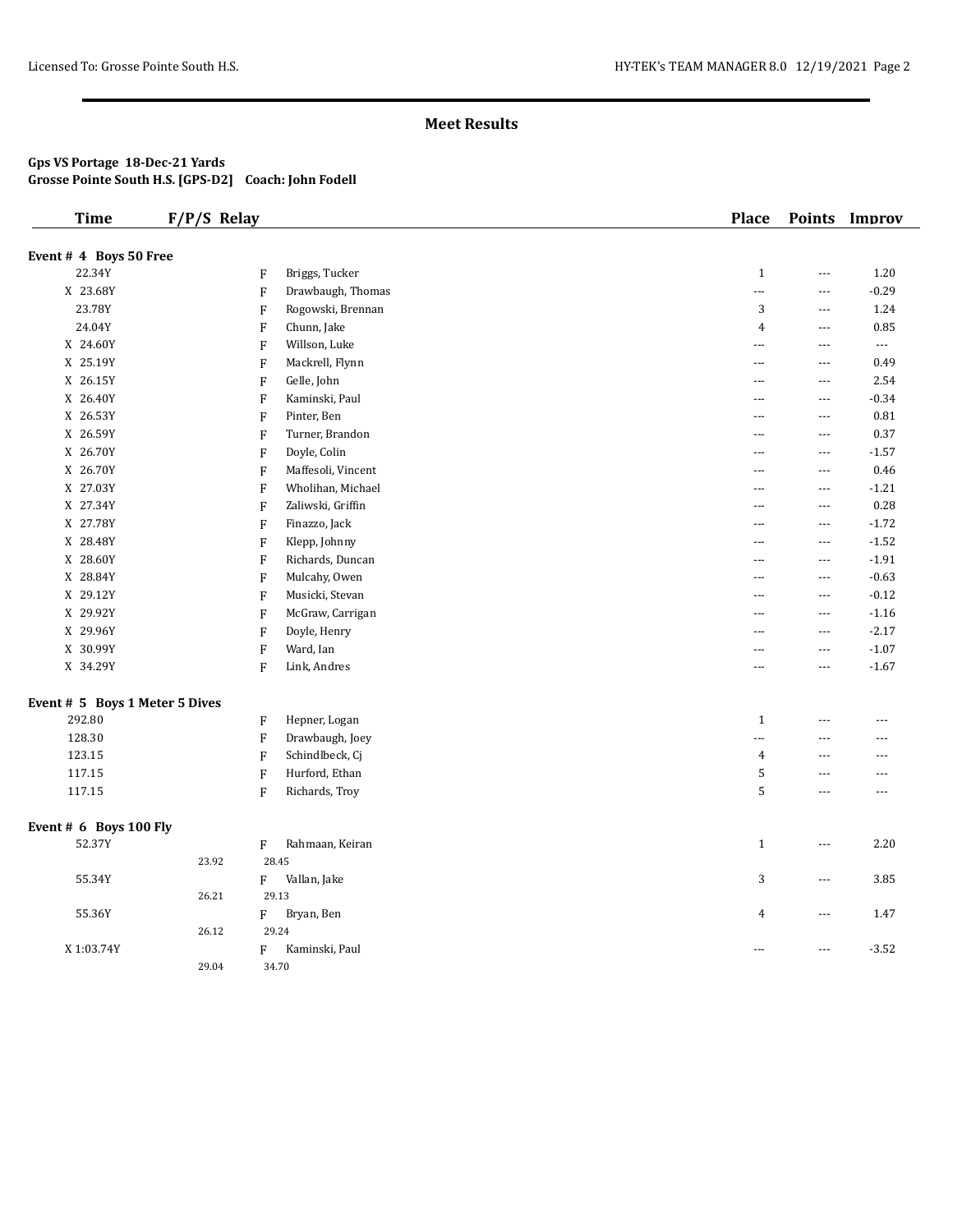## **Gps VS Portage 18-Dec-21 Yards Grosse Pointe South H.S. [GPS-D2] Coach: John Fodell**

| <b>Time</b>             | $F/P/S$ Relay |                |                   |           |          | <b>Place</b>   |                          | Points Improv |
|-------------------------|---------------|----------------|-------------------|-----------|----------|----------------|--------------------------|---------------|
| Event # 7 Boys 100 Free |               |                |                   |           |          |                |                          |               |
| 49.67Y                  |               | F              | Briggs, Tucker    |           |          | $\overline{c}$ | ---                      | 3.46          |
|                         | 24.03         | 25.64          |                   |           |          |                |                          |               |
| 50.71Y                  |               | F              | Liu, Troy         |           |          | 3              | $---$                    | $-1.27$       |
|                         | 24.10         | 26.61          |                   |           |          |                |                          |               |
| 52.76Y                  |               | F              | Chunn, Jake       |           |          | 5              | $---$                    | 2.05          |
|                         | 25.03         | 27.73          |                   |           |          |                |                          |               |
| X 54.06Y                |               | F              | Drawbaugh, Thomas |           |          | $---$          | $---$                    | $-0.20$       |
|                         | 25.76         | 28.30          |                   |           |          |                |                          |               |
| X 55.37Y                |               | $F -$          | Rogowski, Brennan |           |          | $\cdots$       | $\overline{\phantom{a}}$ | 4.62          |
|                         | 26.05         | 29.32          |                   |           |          |                |                          |               |
| X 55.40Y                |               | F              | Willson, Luke     |           |          | $---$          | $\overline{\phantom{a}}$ | 0.67          |
|                         | 26.58         | 28.82          |                   |           |          |                |                          |               |
| X 58.71Y                |               | F              | Pinter, Ben       |           |          | $---$          | $\scriptstyle\cdots$     | 0.56          |
|                         | 28.62         | 30.09          |                   |           |          |                |                          |               |
| X 1:01.97Y              |               | F              | Doyle, Colin      |           |          | $---$          | $---$                    | $-4.50$       |
|                         | 30.29         | 31.68          |                   |           |          |                |                          |               |
| X 1:02.24Y              |               | F              | Zaliwski, Griffin |           |          | $\cdots$       | $\overline{\phantom{a}}$ | $-4.71$       |
|                         | 30.19         | 32.05          |                   |           |          |                |                          |               |
| X 1:02.47Y              |               | F              | Wholihan, Michael |           |          | $---$          | $\overline{\phantom{a}}$ | $-3.35$       |
|                         | 29.93         | 32.54          |                   |           |          |                |                          |               |
| X 1:02.82Y              |               | F              | Richards, Duncan  |           |          | $---$          | $\scriptstyle\cdots$     | $-5.15$       |
|                         | 30.40         | 32.42          |                   |           |          |                |                          |               |
| X 1:03.12Y              |               | F              | Mulcahy, Owen     |           |          | $---$          | $---$                    | $-2.00$       |
|                         | 30.08         | 33.04          |                   |           |          |                |                          |               |
| X 1:03.27Y              |               | F              | Finazzo, Jack     |           |          | $\cdots$       | $\overline{\phantom{a}}$ | $-4.72$       |
|                         | ---           | 1:03.27        |                   |           |          |                |                          |               |
| X 1:03.92Y              |               | $\mathbf{F}$   | Musicki, Stevan   |           |          | $---$          | $\overline{\phantom{a}}$ | 0.01          |
|                         | 30.81         | 33.11          |                   |           |          |                |                          |               |
| X 1:10.29Y              |               | F              | McGraw, Carrigan  |           |          | $---$          | $\cdots$                 | $-14.96$      |
|                         | 32.26         | 38.03          |                   |           |          |                |                          |               |
| X 1:16.59Y              |               | Ward, Ian<br>F |                   |           |          | $---$          | $---$                    | $-5.44$       |
|                         | 1:14.69       | 1.90           |                   |           |          |                |                          |               |
| X 1:22.75Y              |               | F Link, Andres |                   |           | $\cdots$ | $---$          | $-1.70$                  |               |
|                         | 40.67         | 42.08          |                   |           |          |                |                          |               |
| X 1:09.70Y              | DQ            | F              | Doyle, Henry      |           |          | $\cdots$       | $---$                    | $\cdots$      |
|                         | $31.57\,$     | 38.13          |                   |           |          |                |                          |               |
|                         |               |                |                   |           |          |                |                          |               |
| Event # 8 Boys 500 Free |               |                |                   |           |          |                |                          |               |
| 5:14.39Y                |               | F              | Rulison, Drew     |           |          | 4              | $---$                    | $-1.31$       |
|                         | 27.63         | 30.66          | 31.24             | 32.16     |          |                |                          |               |
|                         | 32.00         | 32.63          | 32.80             | 32.63     |          |                |                          |               |
|                         | 32.40         | 30.24          |                   |           |          |                |                          |               |
| 5:14.53Y                |               | F              | Bower, Chandler   |           |          | 5              | $\scriptstyle\cdots$     | 0.44          |
|                         | 28.44         | 30.22          | 31.29             | $31.85\,$ |          |                |                          |               |
|                         | 31.95         | 32.66          | 32.26             | 32.51     |          |                |                          |               |
|                         | 32.62         | 30.73          |                   |           |          |                |                          |               |
| 5:18.79Y                |               |                | F Weglarz, Peter  |           |          | 6              | ---                      | 21.77         |
|                         | 27.92         | 30.05          | $31.37\,$         | 31.94     |          |                |                          |               |
|                         | 32.34         | 32.51          | 32.97             | 33.46     |          |                |                          |               |
|                         | 33.64         | 32.59          |                   |           |          |                |                          |               |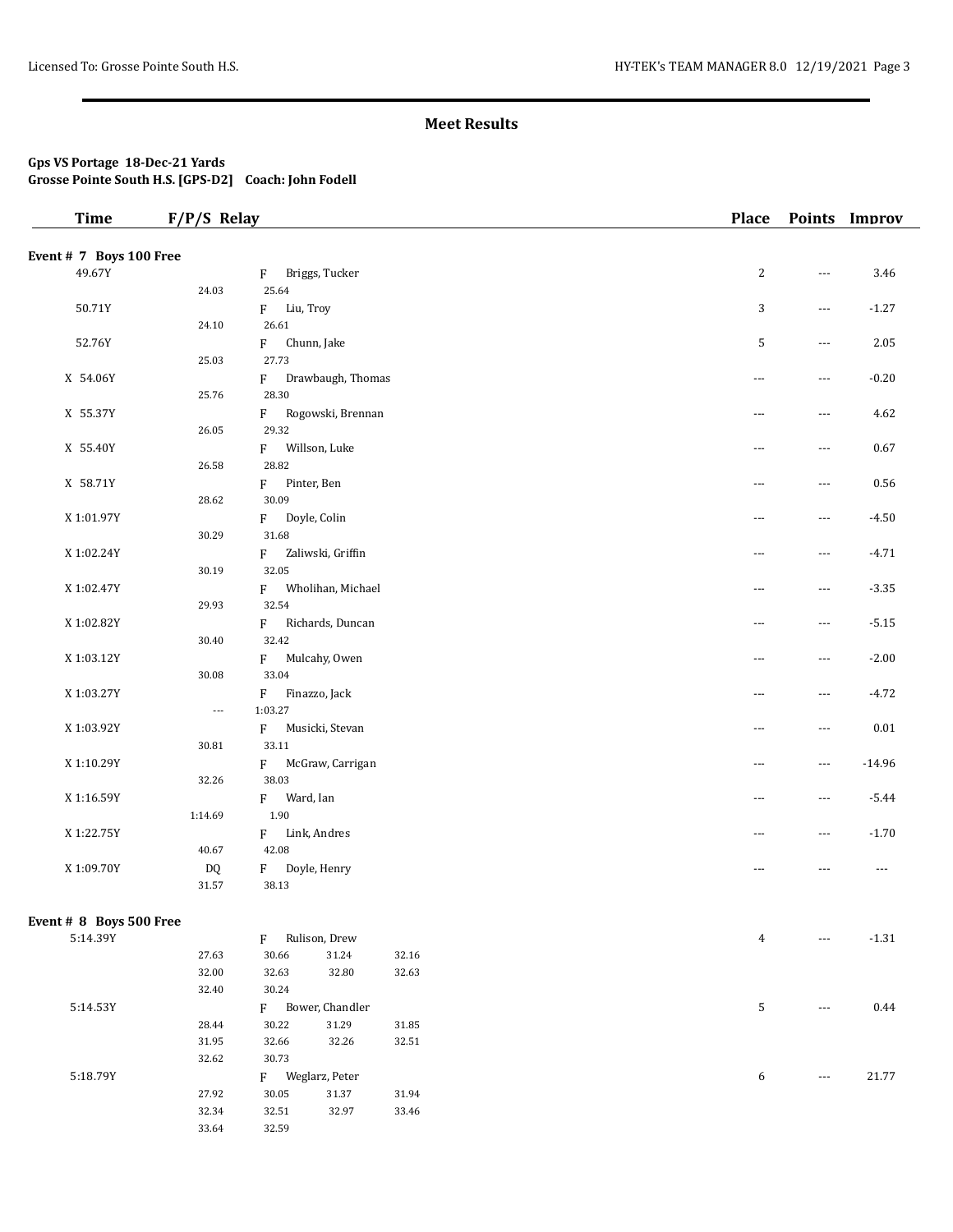#### **Gps VS Portage 18-Dec-21 Yards Grosse Pointe South H.S. [GPS-D2] Coach: John Fodell**

# **Time F/P/S Relay Place Points Improv Event # 9 Boys 200 Free Relay**  1:31.74Y F A Relay Grosse Pointe South H.S. 1 ---Rahmaan, Keiran (11) Rogowski, Brennan (12) Briggs, Tucker (12) Vandeputte, Drew (12) 23.03 23.53 22.83 22.35 1:34.46Y F B Relay Grosse Pointe South H.S. 2 ---Vallan, Jake (12) Chunn, Jake (11) Drawbaugh, Thomas (12) Roberts, William (12) 23.54 23.54 23.57 23.71 23.54 23.64 23.57 23.71

X 1:57.47Y F D Relay Grosse Pointe South H.S.  $\qquad \qquad \ldots$ Doyle, Colin (12) Klepp, Johnny (9) Link, Andres (10) Kaminski, Paul (10)

|                                                         | 27.50         | 28.04          | 36.23                    | 25.70 |                |                  |                      |         |
|---------------------------------------------------------|---------------|----------------|--------------------------|-------|----------------|------------------|----------------------|---------|
| 1:56.26Y F                                              | DQ<br>C Relay |                | Grosse Pointe South H.S. |       |                | $---$            | ---                  |         |
| Finazzo, Jack (9)                                       |               |                | McGraw, Carrigan (12)    |       | Ward, Ian (12) | Doyle, Henry (9) |                      |         |
|                                                         | 28.20         | 28.54          | 30.15                    | 29.37 |                |                  |                      |         |
| Event # 9 Boys 200 Free Relay - Lead-Off Legs (50 Free) |               |                |                          |       |                |                  |                      |         |
| 23.03Y                                                  |               | F              | Rahmaan, Keiran          |       |                | $\cdots$         | $\cdots$             | 5.93    |
| 23.54Y                                                  |               | F              | Vallan, Jake             |       |                | $---$            | $\cdots$             | 0.46    |
| X 27.50Y                                                |               | F              | Doyle, Colin             |       |                | $---$            | $\cdots$             | $-0.77$ |
| 28.20Y                                                  |               | F              | Finazzo, Jack            |       |                | ---              | $\cdots$             | $-1.30$ |
| Event #10 Boys 100 Back                                 |               |                |                          |       |                |                  |                      |         |
| X 58.32Y                                                |               | Liu, Troy<br>F |                          |       |                | ---              | $\cdots$             | 1.58    |
|                                                         | 28.41         | 29.91          |                          |       |                |                  |                      |         |
| 58.35Y                                                  |               | F              | Bryan, Ben               |       |                | 3                | $\cdots$             | 3.02    |
|                                                         | 27.85         | 30.50          |                          |       |                |                  |                      |         |
| 59.86Y                                                  |               | F              | Rahmaan, Keiran          |       |                | 5                | $\sim$ $\sim$ $\sim$ | 7.85    |
|                                                         | 27.60         | 32.26          |                          |       |                |                  |                      |         |
| X 1:00.69Y                                              |               | F              | Roberts, William         |       |                | $\cdots$         | $\cdots$             | 0.71    |
|                                                         | 29.21         | 31.48          |                          |       |                |                  |                      |         |
| X 1:01.95Y                                              |               | F              | Mackrell, Flynn          |       |                | ---              | $\cdots$             | $-0.44$ |
|                                                         | 30.44         | 31.51          |                          |       |                |                  |                      |         |
| 1:02.17Y                                                |               | $F =$          | Vallan, Jake             |       |                | $\overline{7}$   | $\cdots$             | 6.74    |
|                                                         | 29.71         | 32.46          |                          |       |                |                  |                      |         |
| X 1:03.68Y                                              |               | F              | Lezotte, Aidan           |       |                | ---              | $\cdots$             | 4.75    |
|                                                         | 30.44         | 33.24          |                          |       |                |                  |                      |         |
| X 1:06.76Y                                              |               | F              | Gelle, John              |       |                | ---              | $\cdots$             | 11.02   |
|                                                         | 32.21         | 34.55          |                          |       |                |                  |                      |         |
| X 1:15.22Y                                              |               | F              | Turner, Brandon          |       |                | ---              | $- - -$              | 5.22    |
|                                                         | 36.38         | 38.84          |                          |       |                |                  |                      |         |
|                                                         |               |                |                          |       |                |                  |                      |         |

#### **Event # 11 Boys 100 Breast**

| 1:00.87Y   |       | Vandeputte, Drew<br>F   | C.<br>∠ | $\sim$ $\sim$ $\sim$ | 2.67    |
|------------|-------|-------------------------|---------|----------------------|---------|
|            | 28.27 | 32.60                   |         |                      |         |
| 1:08.01Y   |       | Johnson, Adam<br>Е      | 4       | $\sim$ $\sim$ $\sim$ | 4.33    |
|            | 32.09 | 35.92                   |         |                      |         |
| 1:16.42Y   |       | Maffesoli, Vincent<br>F | 7       | $\cdots$             | $-5.12$ |
|            | 36.32 | 40.10                   |         |                      |         |
| X 1:26.83Y |       | Klepp, Johnny<br>F      | $- - -$ | $- - -$              | $- - -$ |
|            | 39.87 | 46.96                   |         |                      |         |